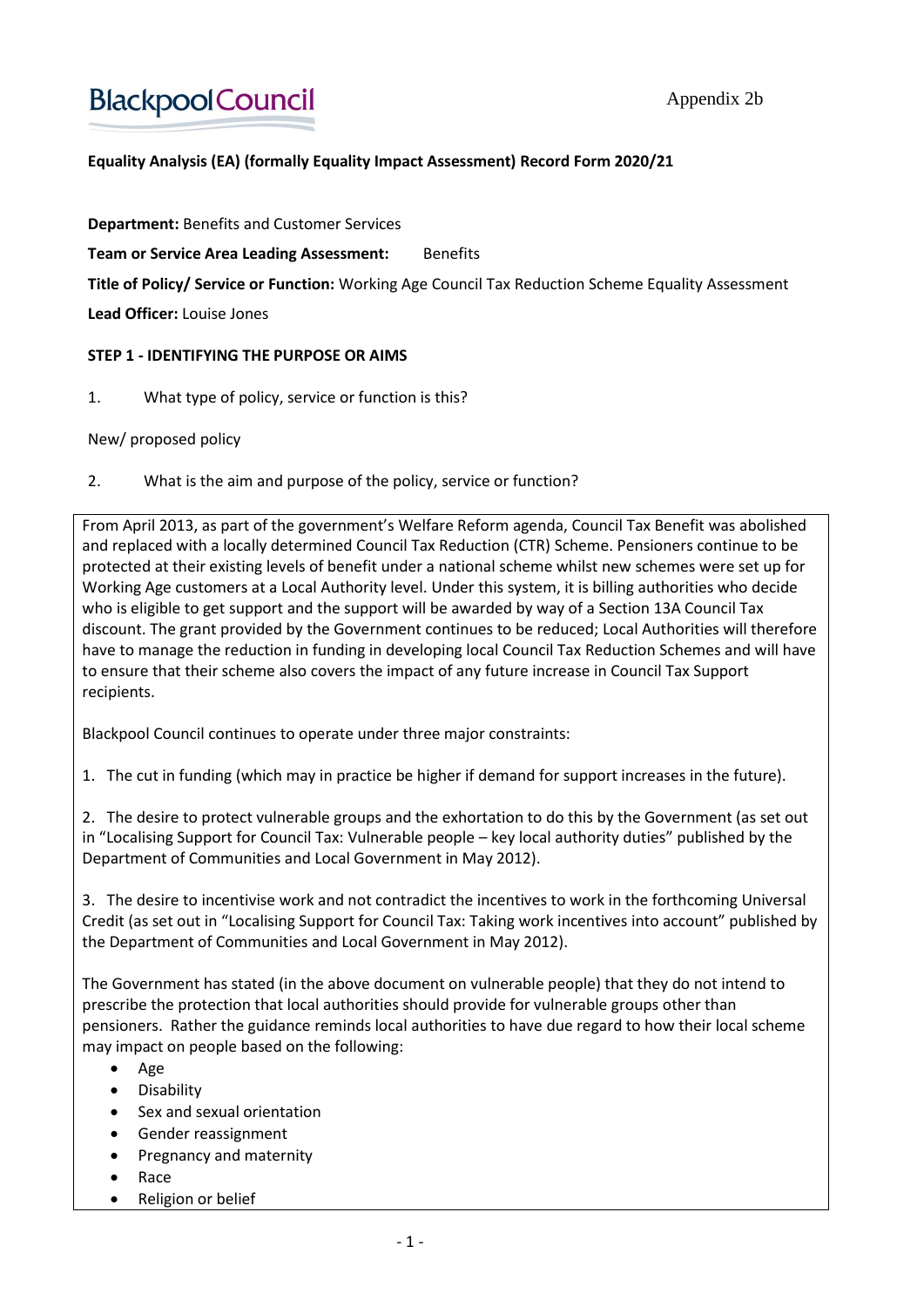The above guidance refers to specific legislation that local authorities should have due regard to when designing their local scheme. This includes:

- The Equality Act 2010 (particularly the Public Sector Equality Duty)
- The Child Poverty Act 2010 (duty to mitigate the effects of child poverty)
- The Housing Act 1996 (duty to prevent homelessness)

In addition, it advises that local authorities consider the impact under The Armed Forces covenant published in May 2011.

The local scheme will set out:

- the classes of person who are entitled to a reduction
- the reductions which are to apply to those classes
- the procedure by which a person may apply for a reduction.

The timetable for development of the 2020/21 Equality Analysis is shown below and is updated to consider the impact of the Scheme and any changes to it.

| <b>Action</b>                                            | <b>Timescale</b>    |  |  |
|----------------------------------------------------------|---------------------|--|--|
|                                                          |                     |  |  |
| Develop first draft of the scheme                        | Jun 2019 - Jul 2019 |  |  |
| Start Equality Analysis based on proposed scheme         | Jul 2019 – Oct 2019 |  |  |
| Develop EA Action Plan to mitigate impact of the changes | Oct 2019            |  |  |
| Send EA with Council Report to decide the scheme         | Nov 2019            |  |  |

#### 3. Please outline any proposals being considered.

Continue with the existing 2019/20 scheme, ensuring the scheme is cost neutral to the Council with continued reduced support for working age claimants of 27.11% except for people in the following categories, who have reduced support of 13.56%:

- Where someone in the household receives Disability Living Allowance or Personal Independence Payments.
- Where the applicant is a lone parent and who is responsible and resides with a child under 5 years old.
- Where the applicant or their partner receives Carer's Allowance.
- Where the applicant or their partner is in receipt of a war pension, war widows pension, war disablement pension or equivalent.
- Where the applicant or their partner receives Income Support, or Income-Based Jobseekers Allowance, or Income-Related Employment Support Allowance.
- Ensure that applicants who are protected under the current Scheme continue to be protected when they move to Universal Credit
- Extension of the group of customers who pay 13.56% to claimants or partners who are:
	- o in receipt of Jobseeker's Allowance Contribution Based
	- o in receipt of Main Phase Employment and Support Allowance and are in the Work Related Activity Group
	- o in receipt of Maximum Universal Credit and neither employed, self-employed or in receipt of any other income which is taken into account when calculating their Universal Credit award (such as an Occupational Pension or other unearned income)
	- $\circ$  in receipt of Universal Credit which includes either the limited capability for work and or/work related activity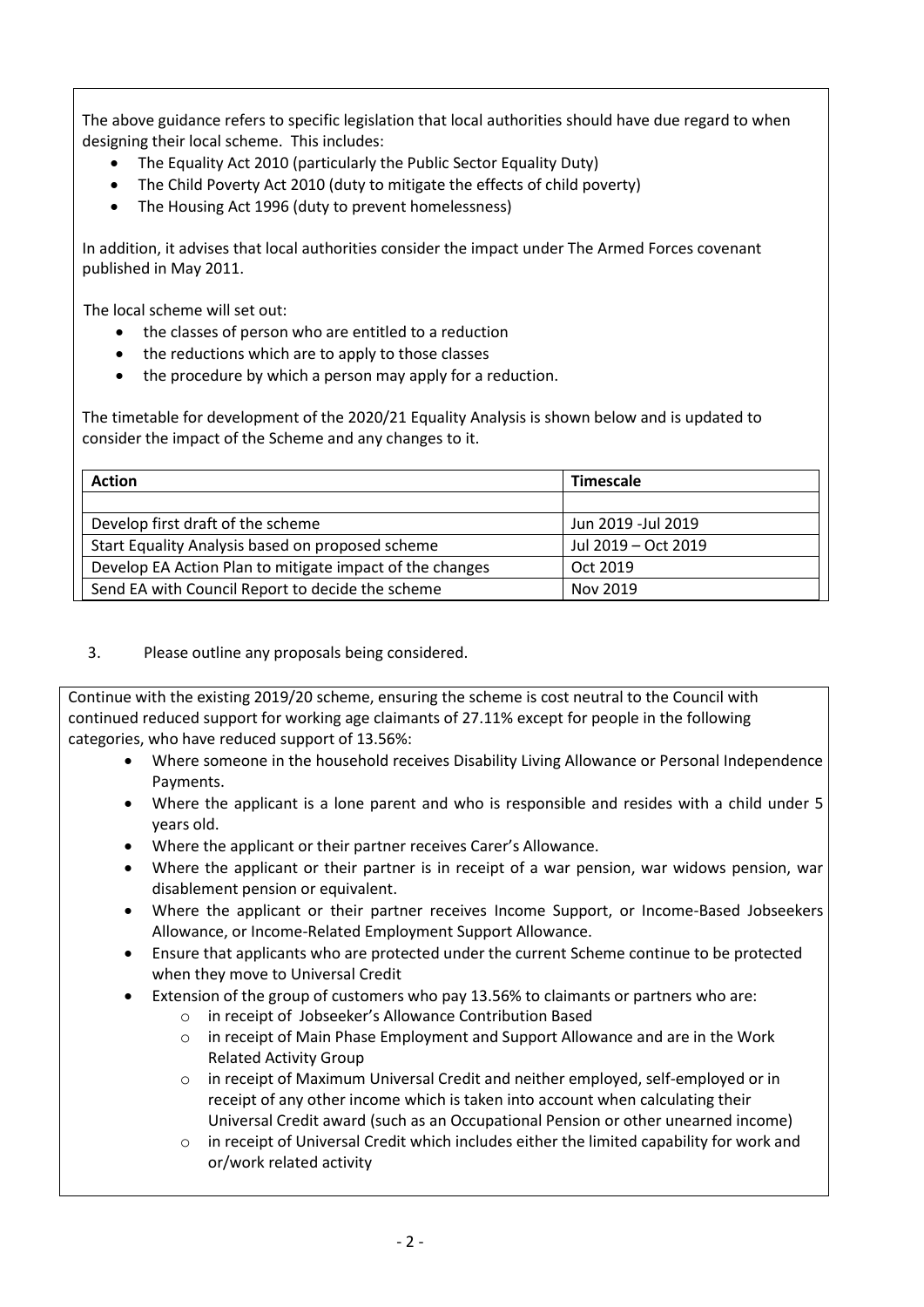#### 4. What outcomes do we want to achieve?

A framework to provide Council Tax Reduction with the following objectives:

- Continue with a scheme similar to the current scheme in terms of eligibility criteria to determine who will receive support.
- Introduce a scheme to support work incentives and in particular, avoid disincentives to move into work.
- Introduce a scheme which achieves the required savings and allows room for future take-up of the discount.
- Introduce a scheme which is cost effective to administer.
- Introduce a scheme where the impact can be assessed and future adjustments can be made.
- 5. Who is the policy, service or function intended to help/ benefit?

Each billing authority in England must design a scheme specifying the reductions which are to apply to amounts of council tax support payable in respect of dwellings situated in its area by:

- Persons of working age whom the authority considers to be in financial need; or
- Persons of working age in classes consisting of persons whom the authority considers to be, in general, in financial need
- 6. Who are the main stakeholders/ customers/ communities of interest?

The main stakeholders are:

- The Preceptors e.g. Lancashire Fire & Rescue Service, Lancashire Police Authority
- Any resident who is liable to pay Council Tax
- Any current Working Age Council Tax Benefit customers
- A range of  $3^{rd}$  party organisations providing support and advice to a wide range of customers
- 7. Does the policy, service or function have any existing aims in relation to Equality/ Diversity or community cohesion?

The main scheme will continue with the aims as set out in previous years Equality Analysis as no changes are proposed for 2020-21.

## **STEP 2 - CONSIDERING EXISTING INFORMATION AND WHAT THIS TELLS YOU**

8. Please summarise the main data/ research and performance management information in the box below.

#### *Data/ information*

The main performance information to assist in the design of the Council Tax Reduction scheme will be databases and statistics held for the following purposes:

- Billing and Recovery of Council Tax
- Awarding Council Tax Reduction
- Census data including index of deprivation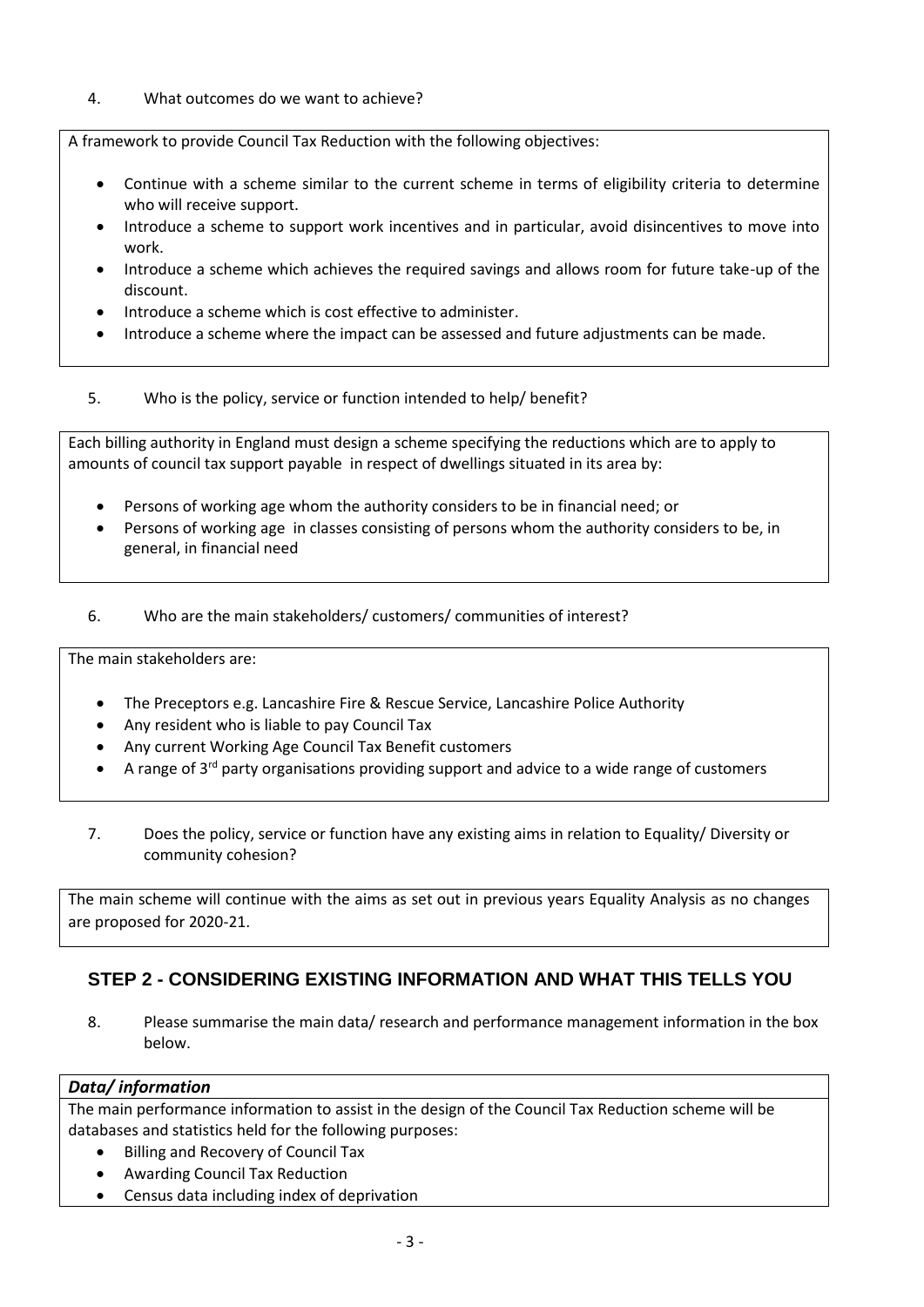- Benefits caseload data to establish trends
- Information held by the Office of National Statistics

#### *Research or comparative information*

Local authorities have clearly defined responsibilities in relation to, and awareness of, the most vulnerable groups and individuals other than pensioners in their areas. This includes responsibilities under:

- The **Child Poverty Act 2010**, which imposes a duty on local authorities to have regard to and address child poverty and their partners, to reduce and mitigate the effects of child poverty in their local areas.
- The **Disabled Persons Act 1986**, and **Chronically Sick and Disabled Persons Act 1970**, which include a range of duties relating to the welfare needs of disabled people.
- The **Housing Act 1996**, which gives local authorities a duty to prevent homelessness with special regard to vulnerable groups.

#### **Local evidence (as at Oct 18):**

#### **Population**

Blackpool has a resident population of 139,870, some 36,724 (26.3%) of which are aged 60 and over. There are 69,540 properties in Blackpool. It is a dense urban area with high levels of deprivation, workless households, and poor health in the resident population.

#### **Deprivation**

Blackpool ranks as the most deprived local authority in England in terms of average deprivation scores. It has 94 LSOAs of which 35 (38%) rank in the most deprived nationally. Health deprivation is much higher than average and over half of areas are in the most deprived 10% for Health nationally.

#### **Housing**

The number of households in Blackpool is just over 69,000, with a high percentage of private rented dwellings, and slightly lower owner occupation:

- 62% owner occupied (England: 62.6%)
- 26% privately rented (England: 20.3%)
- 11% social rented (England: 17.1%)

#### **Household Composition**

The households in Blackpool have a slightly higher proportion of lone parent families and lone adults (both over 65 and under 65) than England.

## **Household types**

- 15% lone adults over 65 years (England: 13.9%)
- 23% lone adults under 65 years (England: 14.4%)
- 13% lone parent families (England: 9.8%)
- 8% single families with all adults over 65 (England: 8%)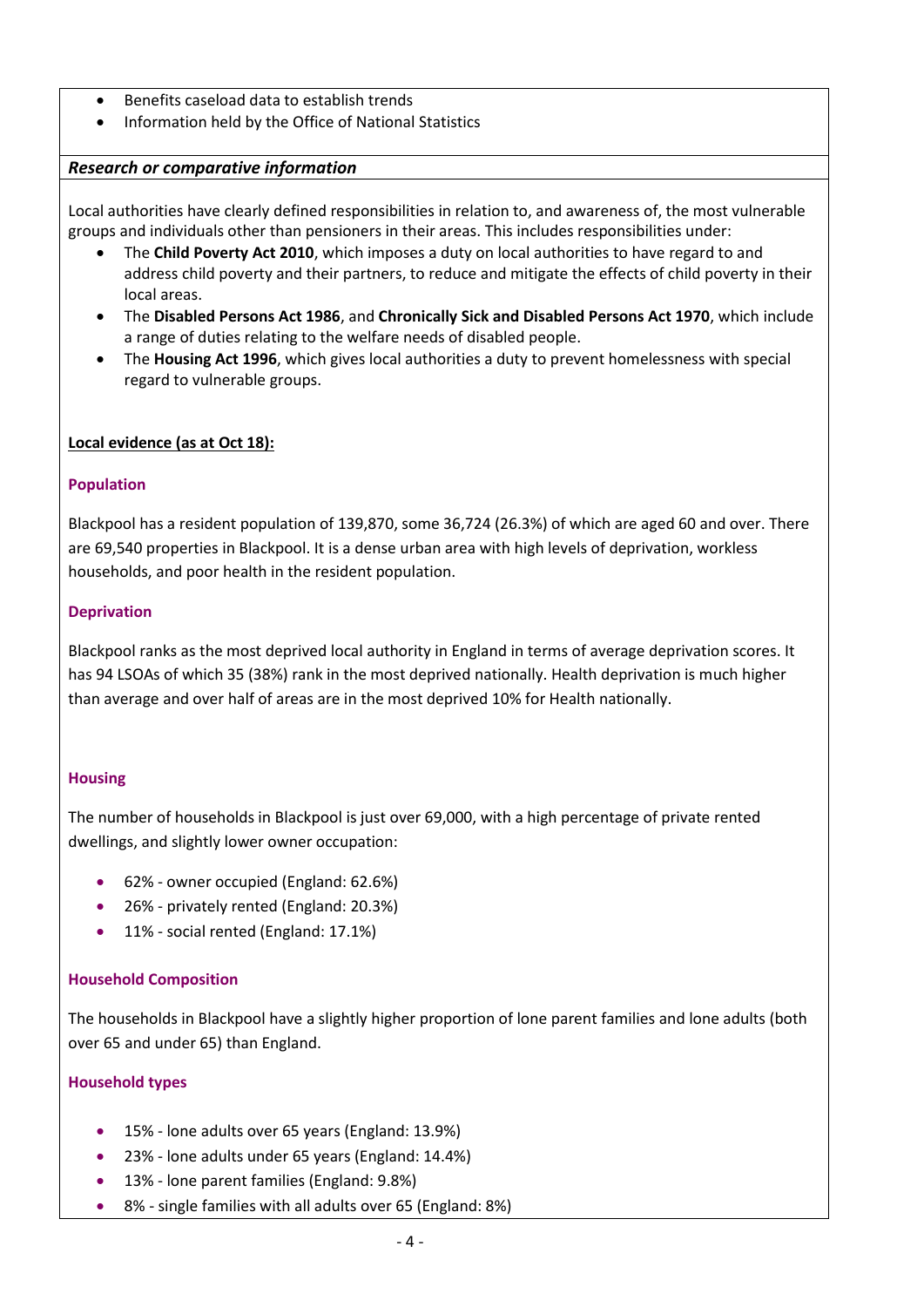35% - single families cohabiting/married with all adults under 65 (England: 43%)

## **Disability**

10,100 (11.8%) of working age residents claim employment support allowance and a further 2,587 of working age residents claim disability living allowance (3%). The ESA proportion is over double that for England as a whole.

## **Child Poverty**

26.8% of all children in Blackpool live in low income families, around 8,235 children in total.

## **Pension Credit**

Blackpool has 3,311 claimants in receipt of Pension Credit Guarantee Credit only, and 2,416 claimants in receipt of both Guarantee Credit and Savings Credit, equivalent to 84% of claimants (Nationally 82.9%)

Means-tested claimants in receipt of Pension Credit 'Savings Credit' Only is much lower at 1,093 claimants compared, equivalent to 16% of claimants (Nationally 17.1%)

As a proportion of the population, 23.5% of the 65+ age group claim pension credit, much higher than England at 14.3%.

## **Blackpool Child Poverty Needs Assessment**

The child poverty framework set out a series of potential indicators on poverty and surrounding issues. Information below presents a summary of all available indicators and some additional context.

The local area child poverty measure is the Children in Low-Income Families Local Measure produced by HMRC and is "children living in families in receipt of out-of-work benefits or in receipt of tax credits with a reported income which is less than 60% national median income."

## **2015 position (latest release)**

**8,235 children** in Blackpool live in low income families. This accounts for **26.8% of all children** Blackpool ranks equal **6th highest in England.**

## **Changes since 2013**

Overall, in percentage terms, Blackpool has seen a small reduction in the proportion of children in poverty between 2013 and 2015. Reducing from 8,730 (28.1%) in 2013 to 8,235 (28.1%) in 2015. Despite this improvement, Blackpool ranked more poorly nationally. From 21st highest in 2011 to 14th in 2012, 12<sup>th</sup> highest in 2013 to equal  $6<sup>th</sup>$  in 2015. This is because while Blackpool rates have reduced at a smaller rate than the average reduction across all Local Authorities so other areas have improved at a faster rate.

## **Ward Distribution**

**All wards** have some children living in poverty. **Bloomfield, Claremont and Brunswick** wards each have more than 40% of children in poverty.

Bloomfield ward ranks as having the  $3<sup>rd</sup>$  highest level of children in poverty in England.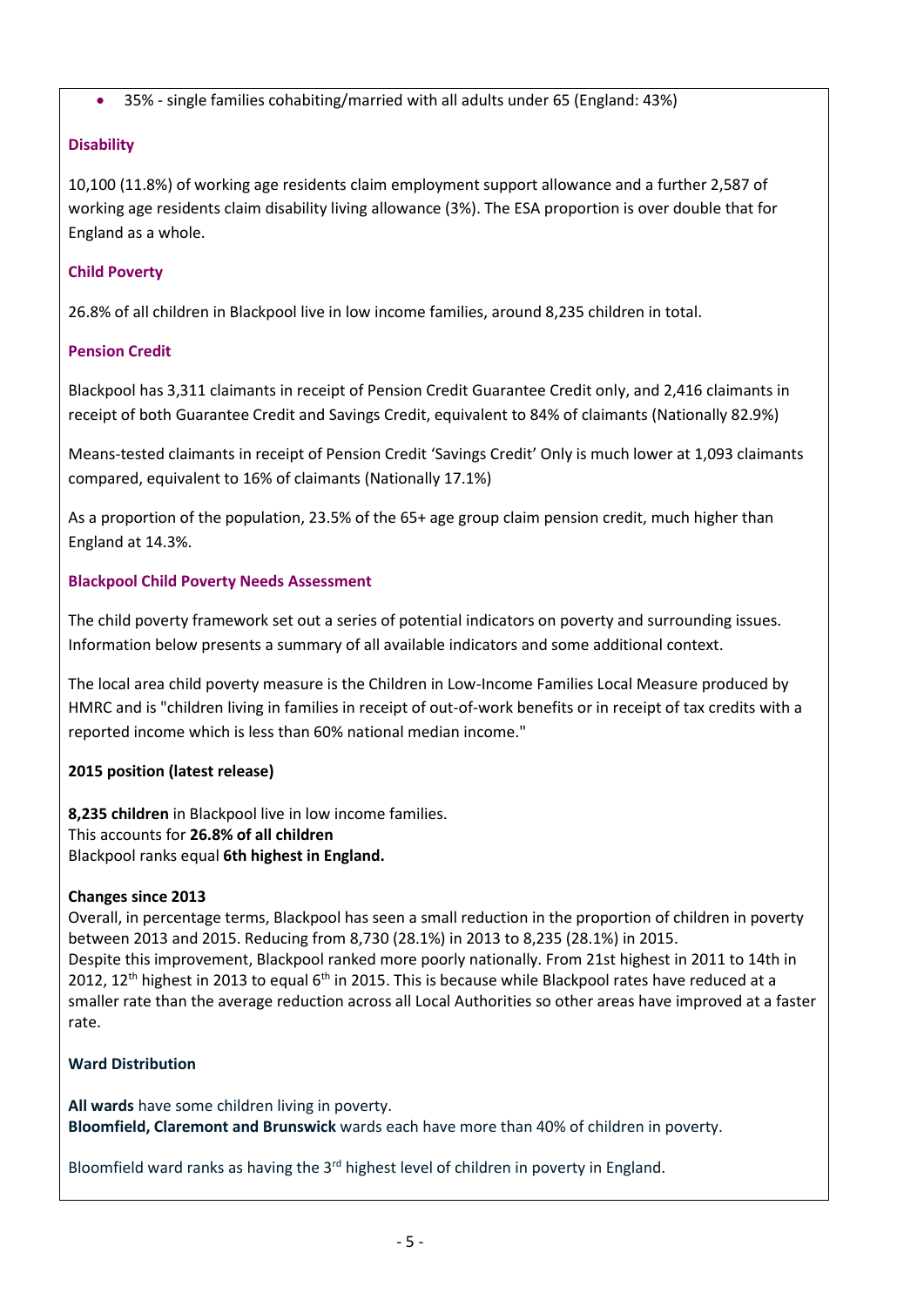

In total, **25.7%** of the working age population are deprived due to having a low income.

#### *National Data*

As Council Tax Reduction is a locally administered scheme, no national statistics are collated so reference must be made to old Council Tax Benefit statistics.

According to the Single Housing Benefit Extract, as at January 2011 there were 3.1 million Council Tax Benefit claimants under 65 in the United Kingdom.

According to the Family Resources 2009/10 Survey data, of these:

- 48% of households have at least 1 adult or child who is disabled
- 18% of households have ay least 1 adult with caring responsibilities
- 17% of households have at least 1 adult requiring informal care

Information from administrative sources can also provide more limited information on carers and disabled people and shows the number of Council Tax Benefit claimants who are carers or households in receipt of a disability premium and not pass ported onto full Council Tax Benefit. At January 2011:

- 34,790 non-passported under 65 Council Tax Benefit claimants were carers
- 219,580 non-passported under 65 Council Tax Benefit claimants were in receipt of a disability premium

Since some of the passported claimants are also likely to be carers or receiving a disability premium this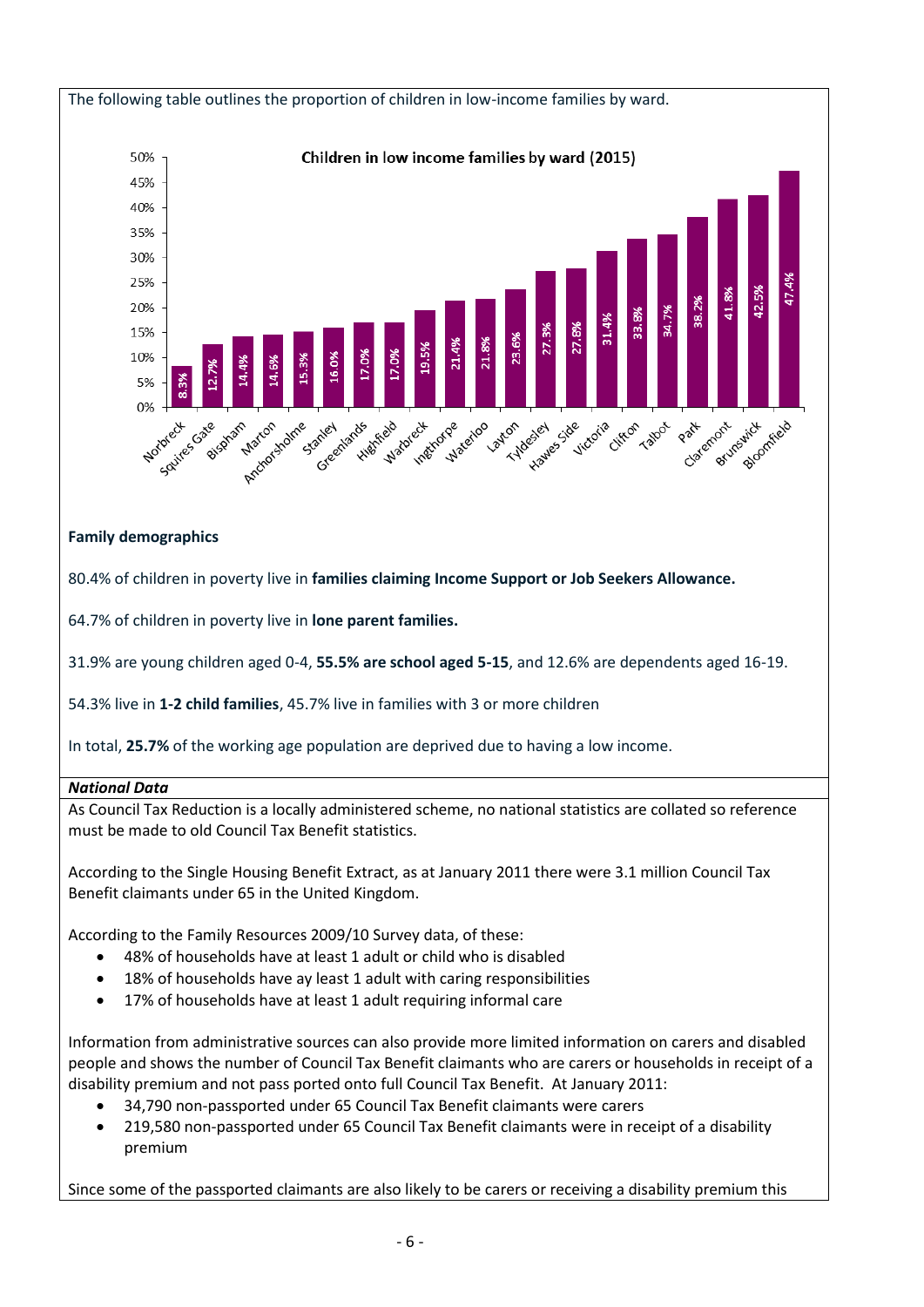## 9. What are the impacts or effects for Key Protected Characteristics?

## *Age*

## **Older People of pension age**

## **Potential Impact**

The Ministry of Housing, Communities and Local Government's (formerly the Department for Communities and Local Government) has stated that pensioners must receive the same level of support under any new scheme as they received under the Council Tax Benefit scheme. They will therefore be treated more favourably than other groups under the proposed changes.

In Blackpool we currently have 19,619 Council Tax Reduction recipients of whom 5,219 are single and of pension age. In addition we have 1,500 couples over 60 in receipt of Council Tax Benefit. Of those 43 have child dependents.

Eligible 'pensioners' can be divided into the three groups below:

## **PASSPORTED CLAIMANTS**

Those in receipt of Pension Credit Guarantee Credit.

Pension Credit 'Guarantee Credit' acts as a passport to maximum Council Tax Reduction support. Pensioners apply to the Pension Service and if successful are prompted to apply for Council Tax Reduction. The Pension Service can take the claim on behalf of the local authority and will send an assessment direct to the relevant local authority.

## **MEANS-TESTED CLAIMANTS**

*Means-tested claimants in receipt of Pension Credit 'Savings Credit' Only* 

Pension Credit applicants may be awarded 'Savings Credit' only. This group are also prompted to apply for Council Tax Reduction, and if they do the Pension Service will send appropriate data to the relevant local authority that complete the means-testing applying nationally set rules.

#### *Other means-tested claimants*

Customers can also apply directly. Claimants who have attained the qualifying age for State Pension Credit are means-tested by the Local Authority on application, to determine eligibility for support. The exact amount of support needed will depend on a range of factors, such as age, income, capital, the personal circumstances of the individual and the Council Tax band their home falls into.

We currently do not have data that would allow us to break the Blackpool figures down into the categories above.

## **People of Working Age (over 25)**

## **Potential Impact**

People under pension age will be treated less favourably under the new support scheme than pensioners. In addition it is possible that some people in this group will be affected more because of the greater difficulties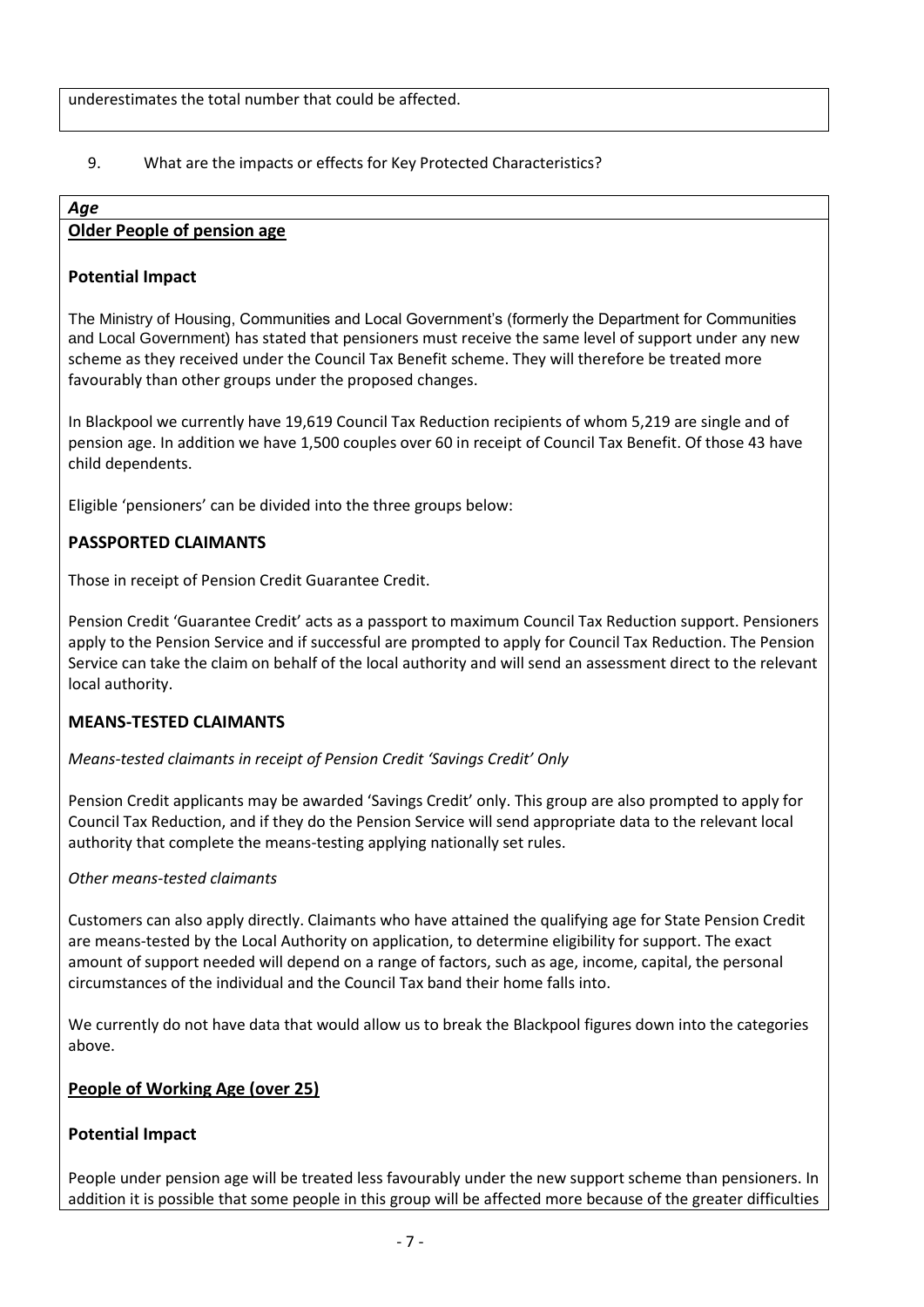they may face in finding paid employment e.g. over the age of 55.

## **People of Working Age (under 25)**

## **Potential Impact**

Under the current Council Tax Reduction scheme the system of applicable amounts differentiate between those under and over 25. Claimants who are under 25 have a lower applicable amount as they are treated as having lower living costs than those aged 25 and over. In addition, young single people may be more at risk of becoming homeless and/or there will be pressure on these people to return or remain in the family home.

Current Welfare Reforms in Housing Benefit affect the same group of Working Age customers.

It is not anticipated that the continuation of the scheme will have any other adverse effect on this group as any Working Age claimant in receipt of these benefits will be paying less Council Tax.

#### *Disability*

## **Potential Impact**

The definition of disability used is based on entitlement to certain state benefits or to entitlement to a Council Tax disabled band reduction. This can reflect the circumstances of any member of the claimant's household.

The relevant benefits/additions to benefit include:

- **•** Disability Living Allowance
- **Employment Support Allowance**
- Personal Independence Payments
- Universal Credit
- Disability Premium
- Severe Disability Premium
- Enhanced Disability Premium
- Disabled Child Premium
- Disabled Earnings Disregard
- Carers Allowance
- War Disablement Pension
- War Widows Pension
- Council Tax Disability Reduction

It is possible that some people in this group will be affected less favourably because of the greater difficulties they may face in coping with the changes, for example by finding paid employment. This may result from their reduced capacity to work due to the nature of their disability and/or discrimination based on the perceptions of employers or the fact that the place of work has not been adapted to meet the needs of disabled people.

Other welfare reforms may further impact on some members of this group and also some of the services that members of this group receive are being reduced under austerity measures. It should also be noted that in some cases (depending on the nature of the disability) there may be potential communication issues where information available in standard formats is not the best method of communicating with benefit recipients. This may cause greater difficulty in understanding their changed liability. This may lead some to fall into arrears more easily with all the associated problems this can cause.

It is not anticipated that the continuation of the scheme will have any other adverse effect on this group as any Working Age claimant in receipt of certain benefits will be paying less Council Tax.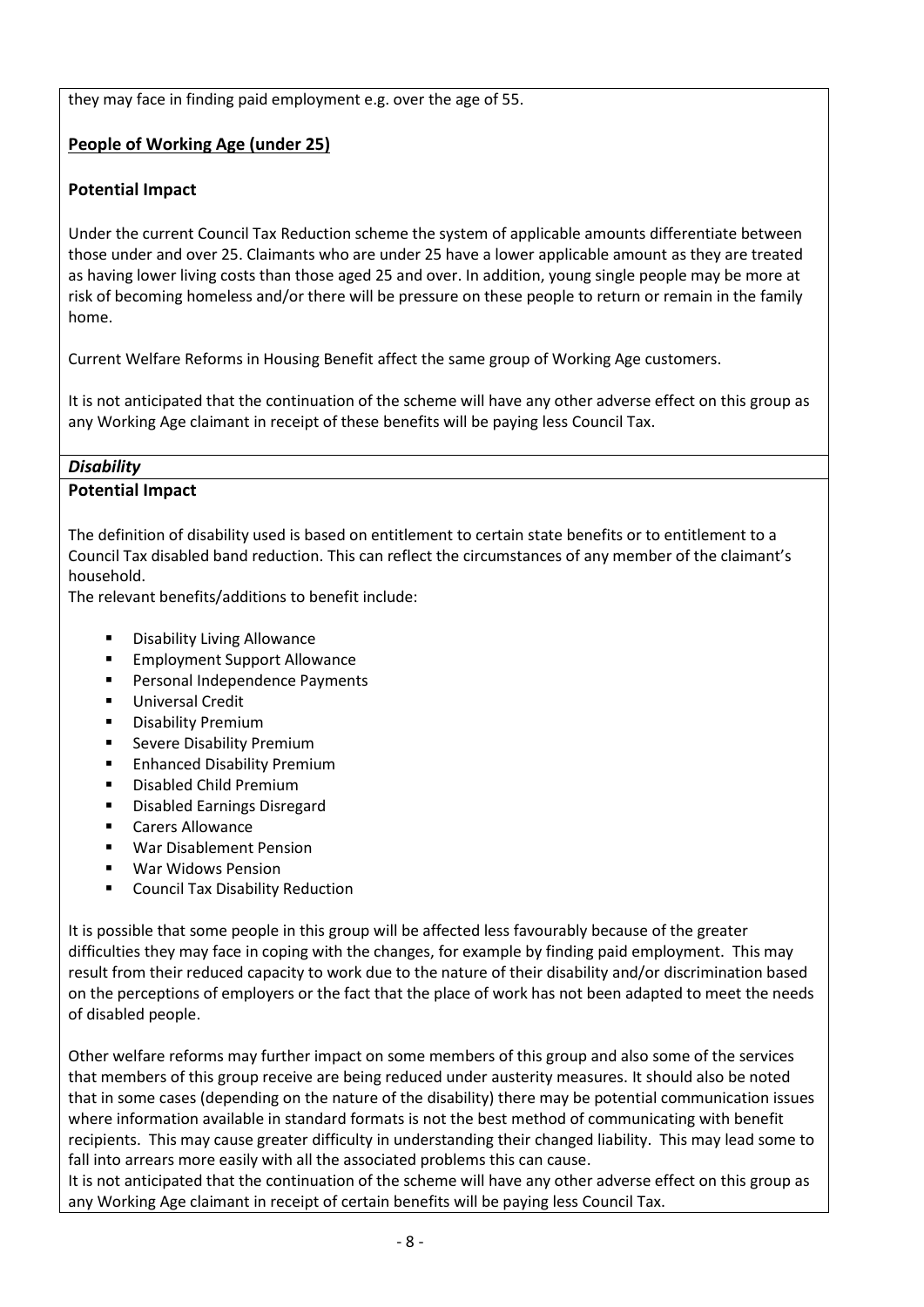Some individuals will receive Social Care support from Blackpool Council may be able to have any extra Council Tax they pay deducted from their income for charging purposes (unless they pay the full cost because they have capital over the current threshold). It is acknowledged that this will not help disabled people who do not receive chargeable support from Blackpool Council. However, the most severely disabled are likely to receive this support.

Extensive consultation was carried out prior to the introduction of the 2013/14 scheme with specific disabled stakeholder groups i.e. the Disability Partnership Forum, the Learning Disabilities Self Advocacy Forum and the Disability First open day in order to make them aware of the changes, help them to understand the potential impact and to discuss any support mechanisms that can be built in for affected groups. As the main basis of the 2020/21 scheme is the same as 2019/20 scheme and increased Council Tax Reduction awards can be expected from the changes being considered , no further specific consultation has been carried out with these groups.

It is recognised that the level of a customer's disability could mean they are more disadvantaged over another disabled customer. There may be the opportunity for a less disabled person to increase their income in order to pay for the increase in Council Tax whereas this may not be an option for a more severely disabled person.

## *Gender Reassignment*

## **Potential Impact**

No information is collected on the gender reassignment status of Council Tax Reduction claimants. However, it is acknowledged that transgender people experience higher levels of disadvantage and social/financial exclusion and therefore may face greater difficulties in responding to the changes, for example by finding work. It is not thought that the proposed changes will have a negative impact on working age single people and couples who are recipients of Council Tax Reduction regardless of their gender identity.

## *Marriage and Civil Partnership* **Potential Impact**

The latest figures show that there are 3,951 couples in receipt of Council Tax Reduction. Of these: 1,482 (38%) had child dependents, and 2,469 (62%) had no child dependents.

There are 2,439 couples in receipt of Council Tax Reduction who are of working age, with 1,447 (59%) had child dependents and 992 (41%) had no child dependents.

The main scheme impacts on working age families/couples whether they are living together/married or in civil partnerships but will not treat marriage or civil partnership any differently. Married couple and civil partnerships are recognised equally in the current Council Tax Reduction scheme as are people living together as if they are in such legal partnerships.

Families with a large number of children are more likely to live in a bigger property and therefore one with a higher Council Tax Bend. The current scheme ensures that these customers would not be disadvantaged over smaller families as the Council Tax Reduction would be based on the actual Council Tax band for the property and the percentage reduction would be the same across all groups of claimants.

It is not anticipated that the continuation of the scheme will have any other adverse effect on this group as any Working Age claimant in receipt of certain benefits will be paying less Council Tax.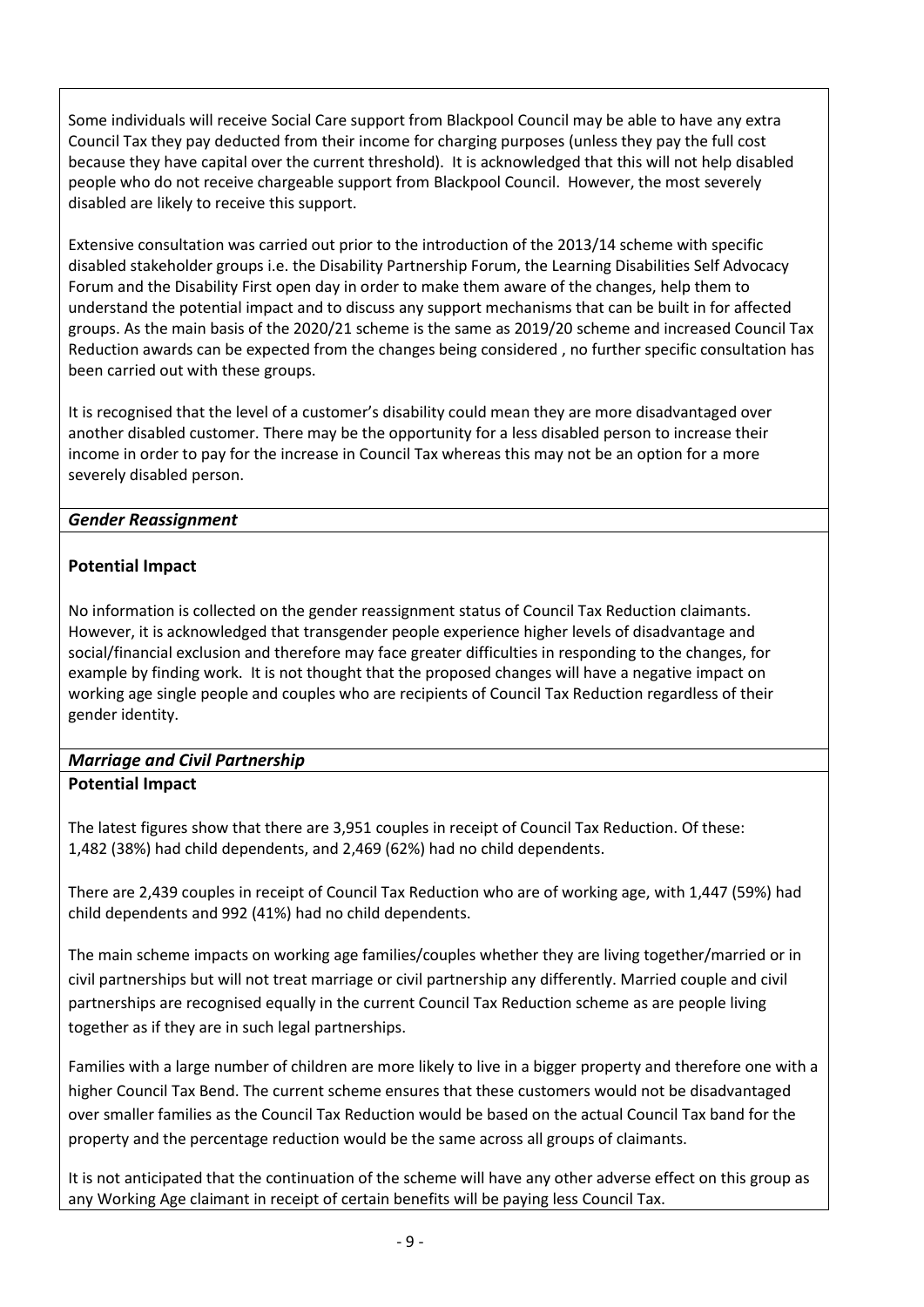## *Pregnancy and Maternity*

The main scheme will have a negative impact on all working age single people and couples who are recipients of Council Tax Reduction regardless of whether they are pregnant/recently given birth or not.

Whilst at this moment we consider that this impact is unlikely to be disproportionately greater on households where a member is pregnant or recently given birth, we acknowledge that they may face greater difficulties in responding to the changes, for example by finding work.

In addition, women on maternity leave may find that they now have to pay an increased amount of Council Tax Support on a reduced income with little prospect of increasing their income in the short term.

It is not anticipated that the continuation of the scheme will have any other adverse effect on this group as any Working Age claimant in receipt of certain benefits will be paying less Council Tax.

#### *Race*

## **Potential Impact**

The current scheme will have a negative impact on all working age single people and couples who are recipients of Council Tax Reduction regardless of race or ethnicity. We do not have any data regarding the ethnicity of Council Tax Reduction recipients in Blackpool. However, national data shows that 90% of households who received Council Tax Benefit were white, and 10% were ethnic minorities. This compares to a total population of 91% white and 9% ethnic minorities.

At the moment we consider that the impact of the propose changes is unlikely to be disproportionately greater on households of different ethnicity within the working age group. There will be no difference in the way ethnic groups are treated under any Council Tax Reduction scheme. However, some ethnic groups experience different levels of disadvantage and therefore they may find it more difficult to cope with the changes. This may be because they face unofficial discrimination in the job market and possibly because of access to skills including language skills are limited in some cases. There may also be potential communication issues where English is not the benefit recipient's first language and where documents printed in Standard English is not the optimum method of communicating.

Claimants whose first language is not English may have greater difficulty in understanding their changed level of Support, particularly if they are being asked to pay some Council Tax for the first time. This may lead some to fall into arrears more easily leading to the associated problems this can cause.

It is not anticipated that the continuation of the scheme will have any other adverse effect on this group as any Working Age claimant in receipt of certain benefits will be paying less Council Tax.

## *Religion and Belief*

## **Potential Impact**

The current scheme has a negative impact on all working age single people and couples who are recipients of Council Tax Reduction regardless of religion or belief. We do not have any data regarding the religion or beliefs Council Tax Reduction recipients in Blackpool. We do not envisage the scheme or the proposals for 2020/21 will adversely impact people with particular religions or beliefs.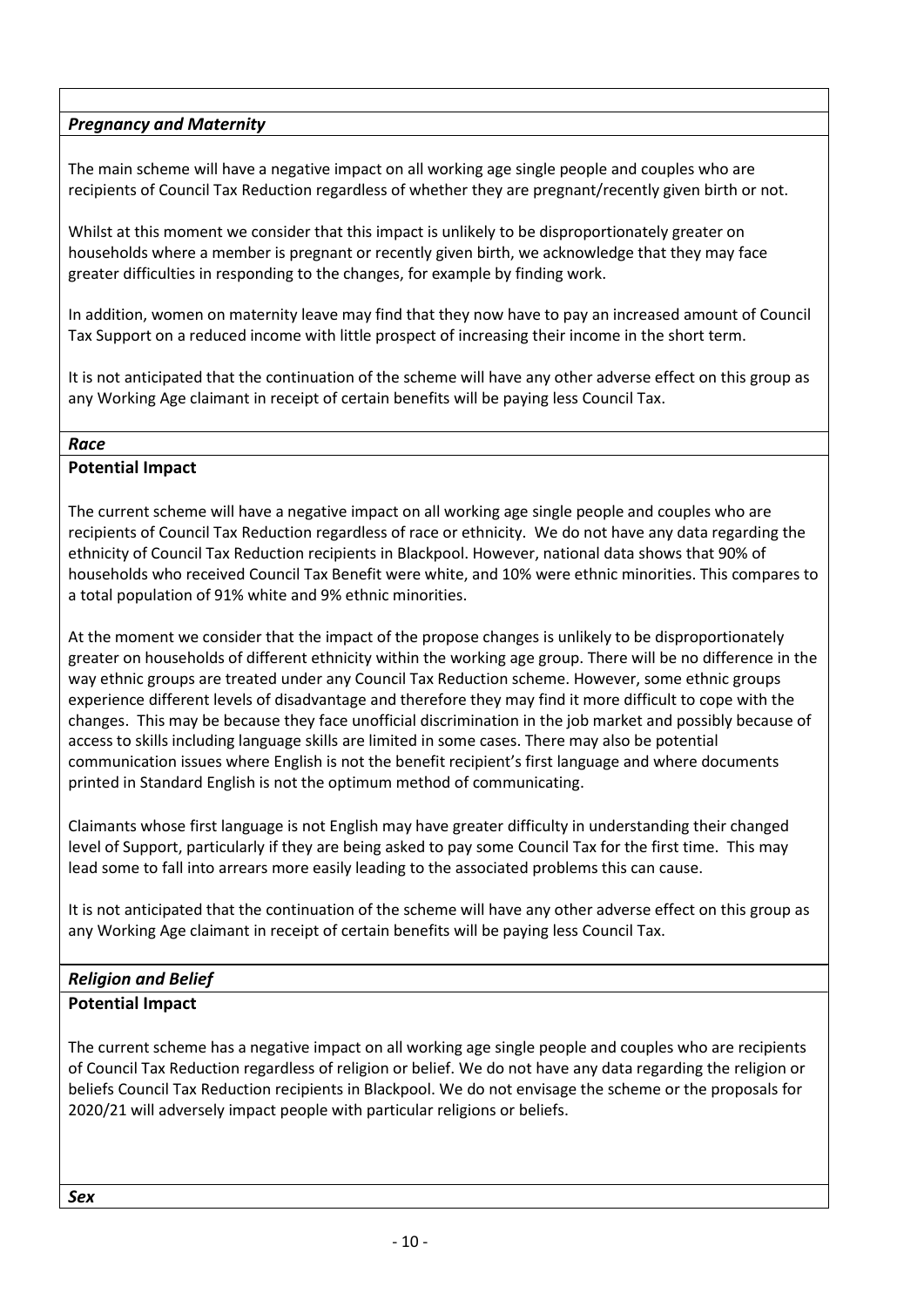## **Potential Impact**

The latest figures show that in Blackpool there are 15,617 single people in receipt of Council Tax Reduction. Of these: 9,420 (60%) are female, and 6,197 (40%) are male.

Of the 9,420 female recipients, 3,156 (34%) are lone parents and of the 6,197 male recipients, 283 (5%) are lone parents.

If we look only at those of working age, 54% of all single working age female recipients are lone parents. Of the male recipients 5% of all single working age male recipients are lone parents. Of all working age lone parents in Blackpool in receipt of Council Tax Reduction, 92% are female and 8% are male.

On the face of it we will continue to treat both men and women equally in the proposed Council Tax Reduction scheme from 1st April 2020. However, given the higher number of female recipients (60%) in Blackpool, continuation of the current Council Tax Reduction scheme will impact on more women than men. National data does confirm that more women than men experience financial deprivation. In addition, because many more female claimants will be lone parents, they may be treated less favourably indirectly because lone parents may face greater difficulties in responding to the changes, including by finding work.

It is not anticipated that the continuation of the scheme will have any other adverse effect on this group as any Working Age claimant in receipt of certain benefits will be paying less Council Tax.

## *Sexual Orientation*

## **Potential Impact**

The proposed scheme will have the same level of impact on all working age single people and couples who are recipients of Council Tax Reduction regardless of their sexual orientation. We have no data on the sexual orientation of Council Tax Reduction claimants locally and at this moment we consider that the impact is unlikely to be disproportionately greater on recipients with different sexual orientations.

However, national data demonstrates that some Lesbian, Gay or Bisexual people experience higher levels of disadvantage and financial exclusion than other groups and therefore may face greater difficulties in responding to the changes, for example by finding work.

| <b>Other Relevant Groups</b> |  |
|------------------------------|--|
|------------------------------|--|

### **Potential Impact**

#### Carers

It is not anticipated that the continuation of the scheme will have any other adverse effect on this group as any Working Age claimant in receipt of certain benefits will be paying less Council Tax.

#### Child Poverty

The impact of the proposed scheme on the Council's Child Poverty Strategy has been considered and it is believed that by continuing to disregard Child Benefit and Child Maintenance consideration of this area has been sufficiently taken into account.

Homelessness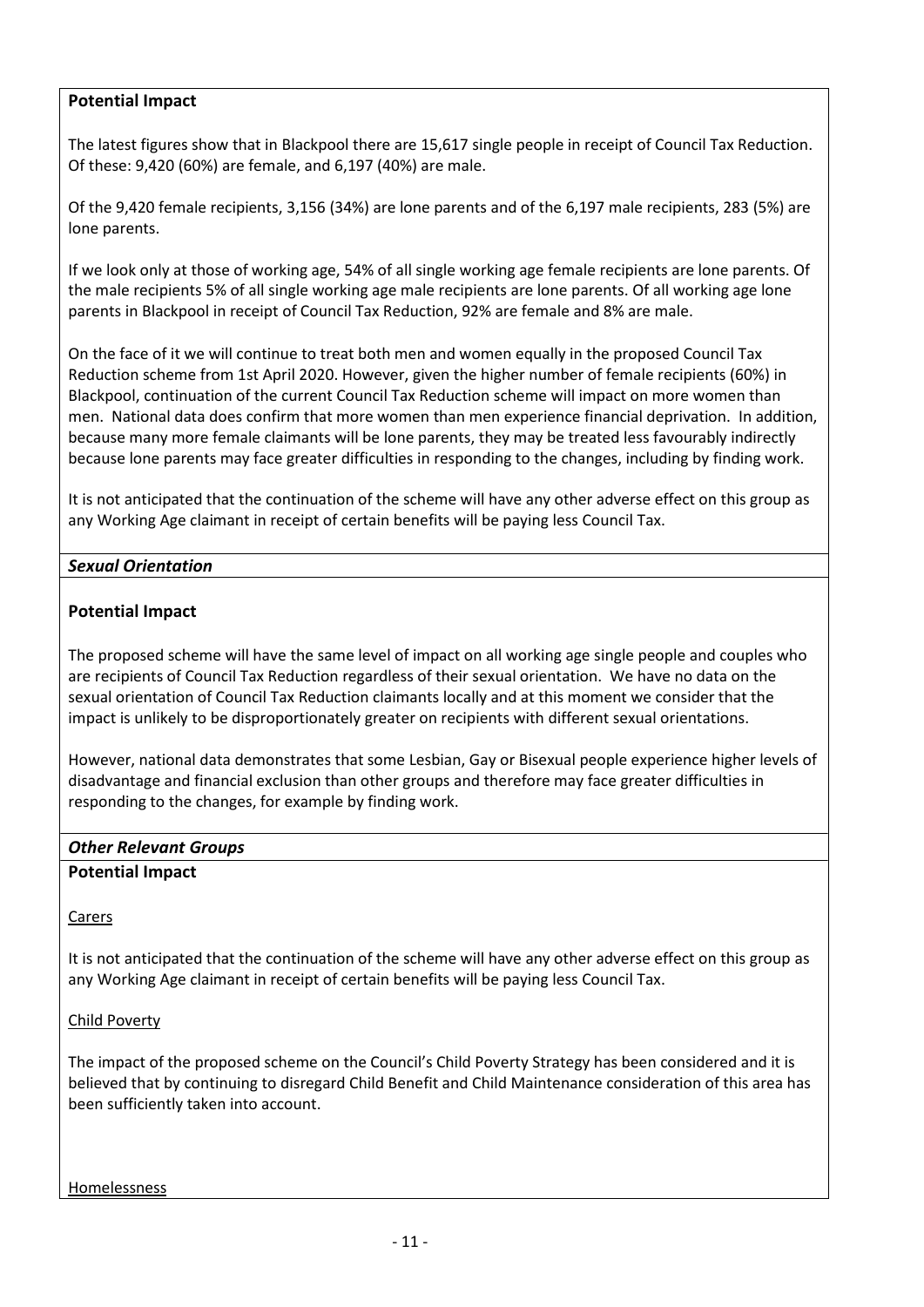The impact of the proposed scheme on the Council's Homelessness Strategy has been considered and by continuing to work with financial inclusion officers within the Council and Housing Options Support workers, sufficient promotion of how the scheme will work will be available.

#### Armed Forces Covenant

The impact of the proposed scheme on the Armed Forces has been considered and it is believed that by continuing to disregard War Disablement Pension, War Widow's Pension and War Widower's Pension consideration of this area has been sufficiently taken into account.

## *Other relevant benefit changes that apply from April 2020*

*The 2020/21 Council Tax Reduction scheme will come in from 1st April 2020. At the same time continued and planned changes to the benefit and tax systems will continue to affect people in receipt of/potentially eligible for Council Tax Reduction. The other changes include the following:*

- *1. Working age benefit rates (Tax Credits, applicable amounts) continue to be frozen.*
- 2. *The continued rollout of Universal Credit full service in Blackpool*

10. What do you know about how the proposals could affect community cohesion?

- $\circ$  There may be an effect on community cohesion as pensioners are not being affected by the Council Tax Reduction scheme and will continue to receive the current levels of support as defined by Central Government whilst Working Age customers will have reduced levels of help. Whilst we recognise the inequalities of the two schemes (Working Age and Elderly), we are unable to do anything to change them but will monitor the impact of the scheme between age groups during consultation to ensure any comments are recorded.
- $\circ$  If any other protections are made within the working age group, some groups may feel they are "shouldering the burden" of the scheme more than others.
- o There may be an increase in transience, as people move to more affordable accommodation in order to be able to afford to pay for their increased contribution to Council Tax.
- o There could be an increase in the number of people leaving Blackpool to move to a neighbouring authority with a more generous Council Tax Reduction scheme.

## **STEP 3 - ANALYSING THE IMPACT**

- 13. Is there any evidence of higher or lower take-up by any group or community, and if so, how is this explained?
- There was traditionally a lower take up of Council Tax Benefit from pensioners, however, as pensioner support will be delivered through a national framework of criteria & allowances and will be a discount rather than a benefit, take up is likely to increase.
- Within some other community groups there is traditionally a low take up because individuals either do not need support or do not like to claim benefit. To mitigate this, there will be continued marketing and communication which will include liaison to target hard to reach groups.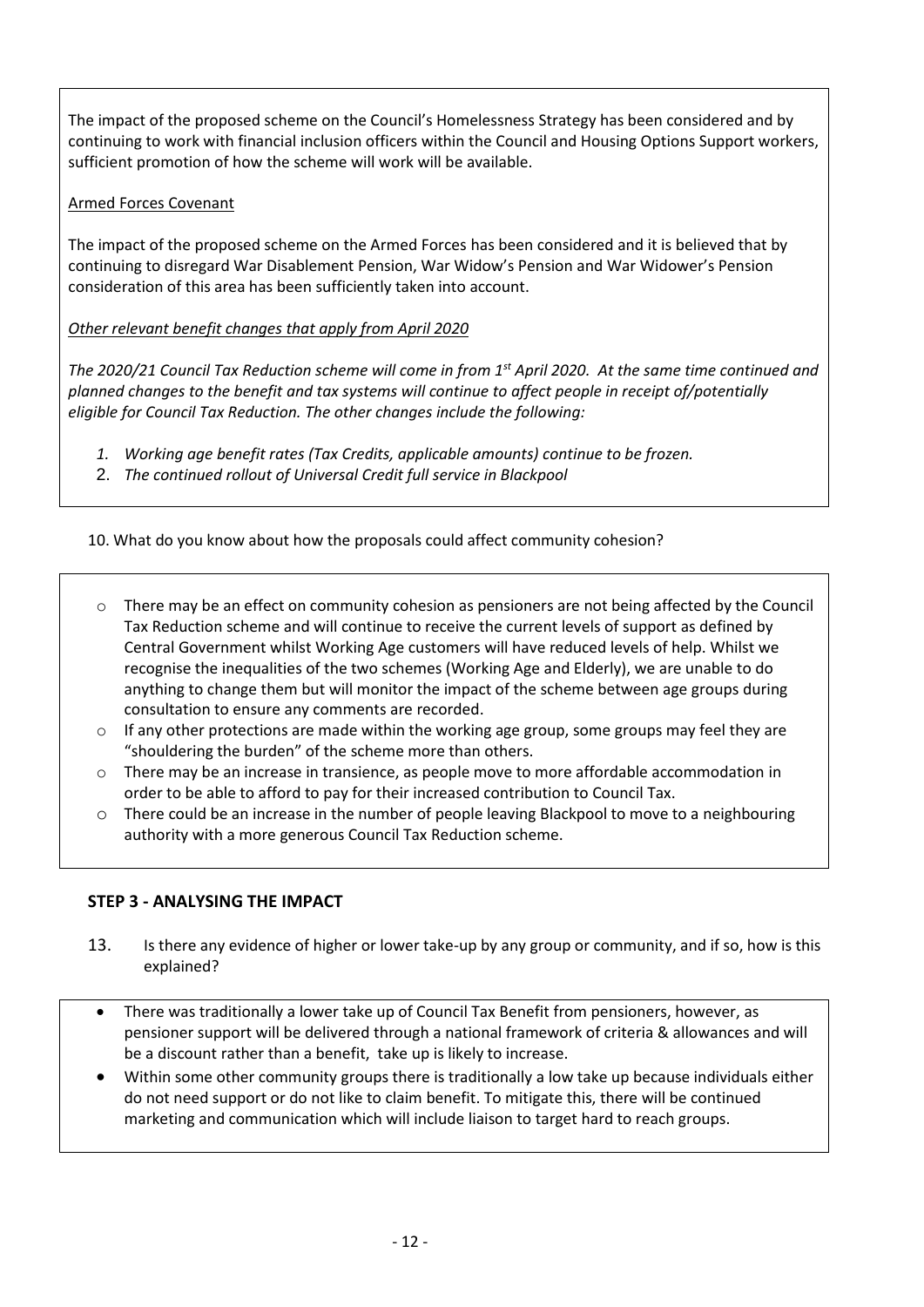14. Do any rules or requirements prevent any groups or communities from using or accessing the service?

There will be an initial eligibility criteria for the Blackpool Council Tax Reduction scheme (in line with the Council Tax Benefit scheme), which will exclude the following:

- Any person who is not a Council Tax payer as they do not need to pay Council Tax
- Anyone who is not able to claim state benefits in accordance with the Central Government regulations in the Local Government Finance Bill
- If the property is a second home

Once the eligibility criteria have been established, there will be a means tested assessment of entitlement to Council Tax Reduction, which could mean that some people are not entitled but this is the case now also.

15. Does the way a service is delivered/ or the policy create any additional barriers for any groups of disabled people?

#### **Access**

The new scheme will offer the same level of access to the service as there is within the current system of Council Tax Reduction, as follows:

- Face to face access
- Telephone access
- Online access
- Home visit, if required

#### **Policy**

Disabled people may not be exempt for the purposes of calculating Council Tax Reduction. The rationale behind this is:

- The scheme will support people on a low income and is means tested. Disabled people receive additional income for disabilities and Blackpool's preferred option allows for the continued disregard of disability incomes in the calculation.
- Disability relief, which is a reduction in the amount of Council Tax payable, applies where adaptations have been made to a property to accommodate a disabled person. Exempting disability benefits in the calculation of Council Tax Reduction would put those people at a financial advantage.
- The Council Tax Reduction Scheme must cost less than the Council Tax Benefit regime. The saving would be unachievable if disabled applicants were disregarded.
- Disability Benefits are disregarded in DWP assessment therefore issues of vulnerability have been addressed prior to our calculation

However, we recognise that even within the category of disability, some people will be more affected than others in that they will be unlikely to be able to increase their income and therefore policies need to be established to mitigate the impact of the scheme. The Council Tax Reduction Hardship Fund would provide a mechanism for additional support for disabled people.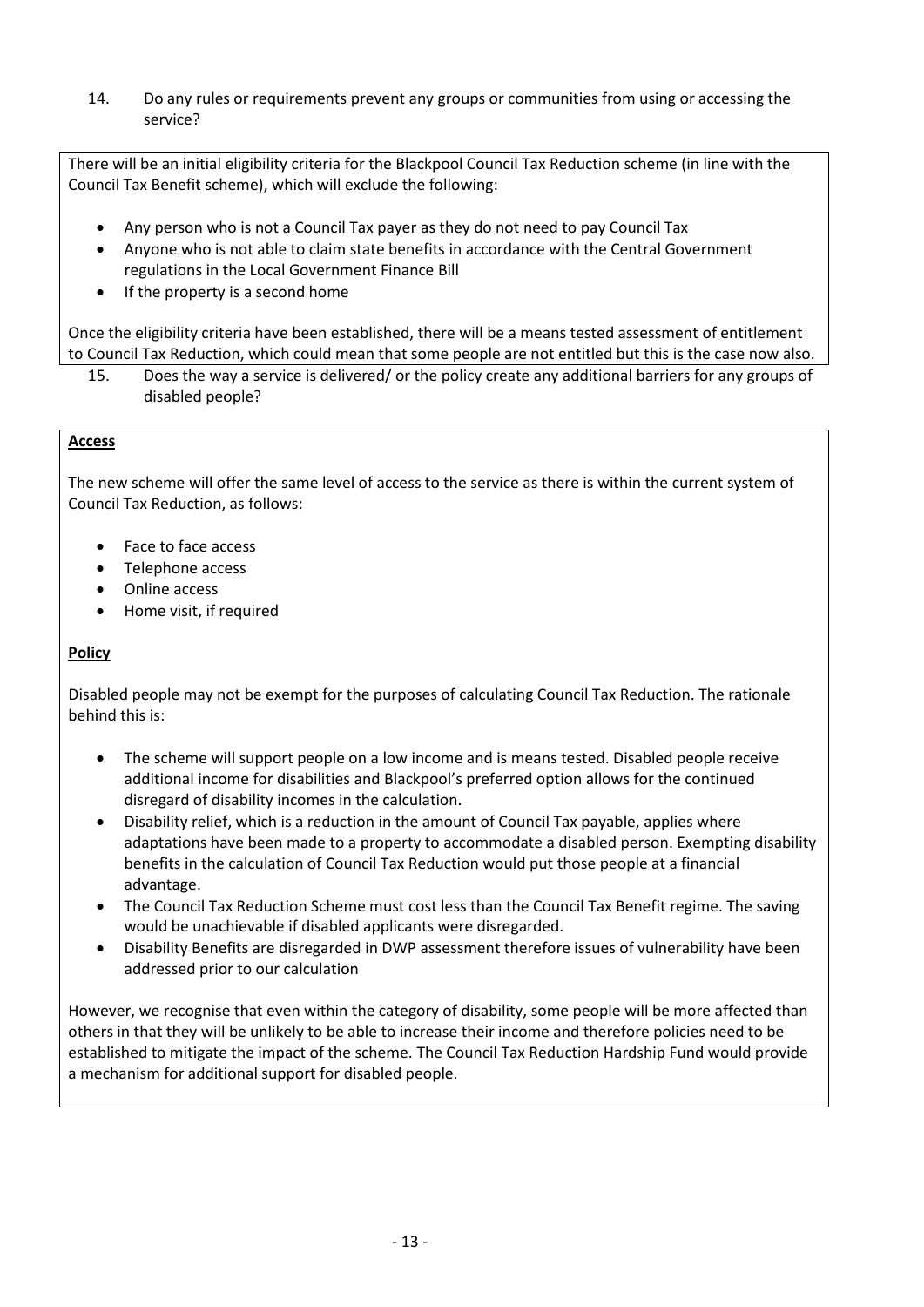## **STEP 4 - DEALING WITH ADVERSE OR UNLAWFUL IMPACT**

16. What can be done to improve the policy, service, function or any proposals in order to reduce or remove any adverse impact or effects identified?

No adverse impact has been identified for 2020/21 proposed scheme changes

17. What would be needed to be able to do this? Are the resources likely to be available?

#### Not applicable

18. What other support or changes would be necessary to carry out these actions?

#### Not applicable

#### **STEP 5 - CONSULTING THOSE AFFECTED FOR THEIR VIEWS**

19. What feedback or responses have you received to the findings and possible courses of action? Please give details below.

#### **2019/20 Scheme**

#### **Comments on whether the current scheme should continue**

- As a single parent it is a big help as it pays for travel and meals
- Scheme needs reforming to get people off benefits
- People need pushing to work and not giving every penny they need. They should receive a percentage discount on hours over 16 at work. This would push more people into work and less into their armchairs
- I think from personal experience years ago me and my husband were on tax family's credit and we never applied for housing benefits or council tax benefits cause we could still afford to live and afford food and still pay rent and out council tax. We lived in social housing so yes the rents cheaper than private housing. We both worked my husband 40 hrs and me 20 hrs. I work with a girl who is on 16hrs and they can afford more luxury than I could ever and they are always splashing the cash. I also see these girls working the rest of the hours cash in hand! They should be questioned why they are only working 20 hrs or below. So for this reason I think this area needs looking at. If I could afford to do it with 2 children at the time why can't they.
- As someone who is currently on universal credit I feel like I always have been disadvantaged as my council tax reduction is always increasing because of universal credit but it never decreases, which makes it harder for me as a single parent with a child in DLA.
- The council should continue to protect low income families & those on universal credit
- Council should ensure that it's CTR scheme keeps aligned with Housing Benefit Scheme

#### *Response:*

- *1) The current scheme does mirror the Housing Benefit scheme as much as possible but the introduction of Universal Credit will see this alignment ended in future years.*
- *2) In terms of the proposed additional support to low income groups, this will assist the Revenues team*  as they will not be trying to recover small debts from people who are struggling to pay and this will *allow them to concentrate recovery efforts on people who should and are able to pay but choose not to.*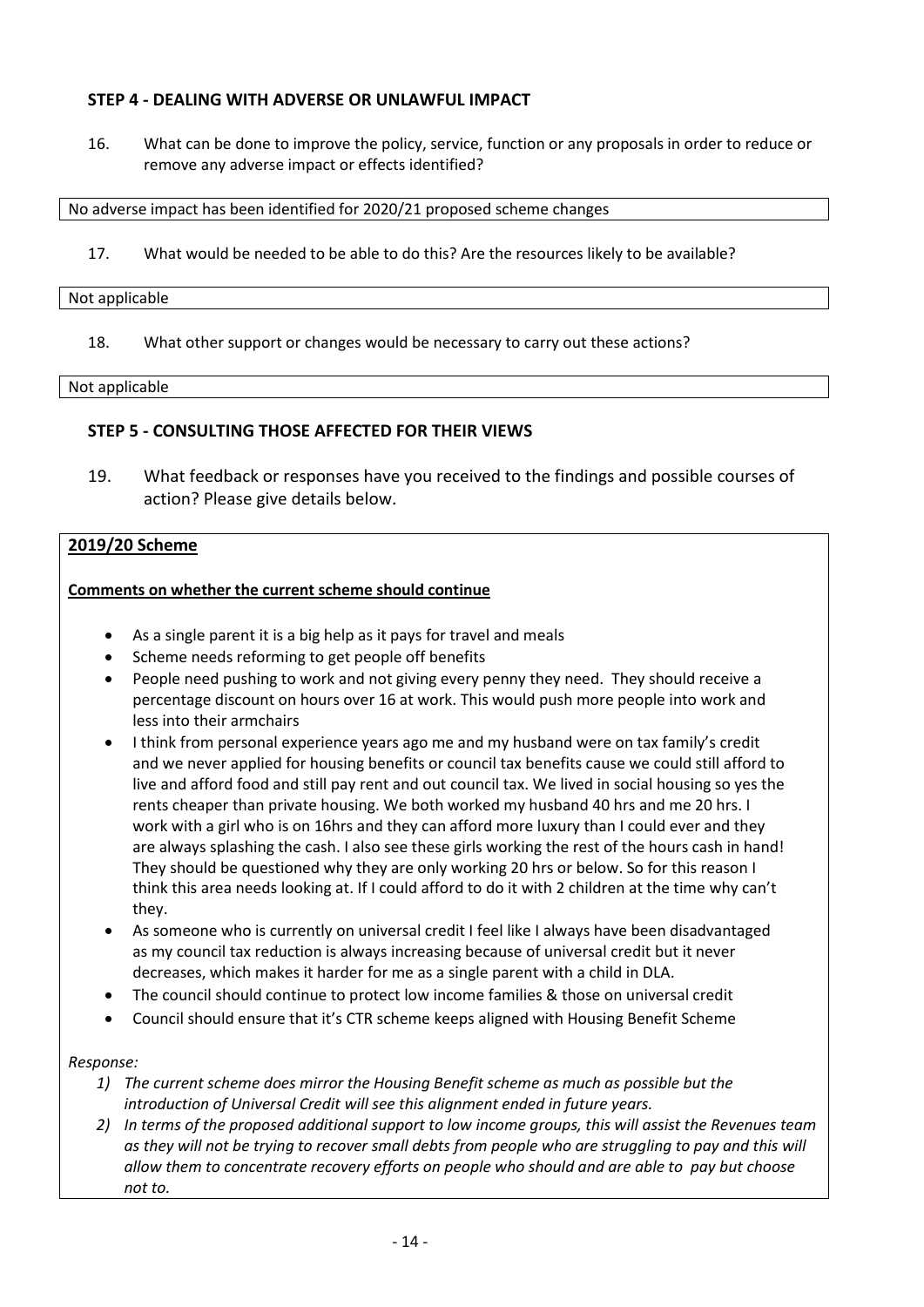- *3) The Council is unable to comment on working practices of employers*
- *4) Government policies are in place to assist customers back to work.*

**Comments disagreeing with the proposal to ensure that all applicants who are 'protected' under the current scheme continue to be protected when they move to Universal Credit**

Reducing the groups which get benefits

*Response: Comment noted*

• So long as the CTR scheme continues to align with Housing Benefit Scheme

*Response: The current scheme does mirror the Housing Benefit scheme as much as possible but the introduction of Universal Credit will see this alignment ended in future years. Thr Government* 

**Comments disagreeing with the proposal to extend the protected group to include where the applicant, or their partner, is in receipt of Jobseeker's Allowance Contribution Based; where the applicant, or their partner, is in receipt of Main Phase Employment and Support Allowance and are in the Work Related Activity Group; where the applicant is in receipt of Maximum Universal Credit and is neither employed, self-employed or in receipt of any other income which is taken into account when calculating their Universal Credit award (such as an Occupational Pension or other unearned income); and where the applicant is in receipt of Universal Credit which includes the limited capability for work element or the limited capability for work & work related activity**

- Helps avoid recently unemployed people getting behind with paying bills
- Agree to temporary help for unemployed
- Finite period for receiving benefit to encourage people to work

#### *Response: Comments noted*

Extend the benefits to other vulnerable groups

*Response: Considerable protection has been added into the scheme in previous years.*

- Leave it as it is
- Leave it as it is currently
- None, other than keeping it the same as now
- Bill for this needs to be paid somehow so keep the scheme as it is
- Worried about the cost

*Response: Additional costs are incurred by trying to recover small amounts of money from customers on low income. By providing this additional protection the administration costs will reduce.* 

 I agree with the widowers and partly with the disabled and carers. I do not agree that JSA should be protected or a lot of disability cases as they can work and earn a lot of money already.

*Response: Customers who are in receipt of Job Seekers Allowance are more likely to be unable to afford their Council Tax and were previously in receipt of full Council Tax Benefit under the old national scheme. Customers with disability income can have a higher level of disability related expenditure.*

Does this not include children who receive DLA especially when it is single parent families.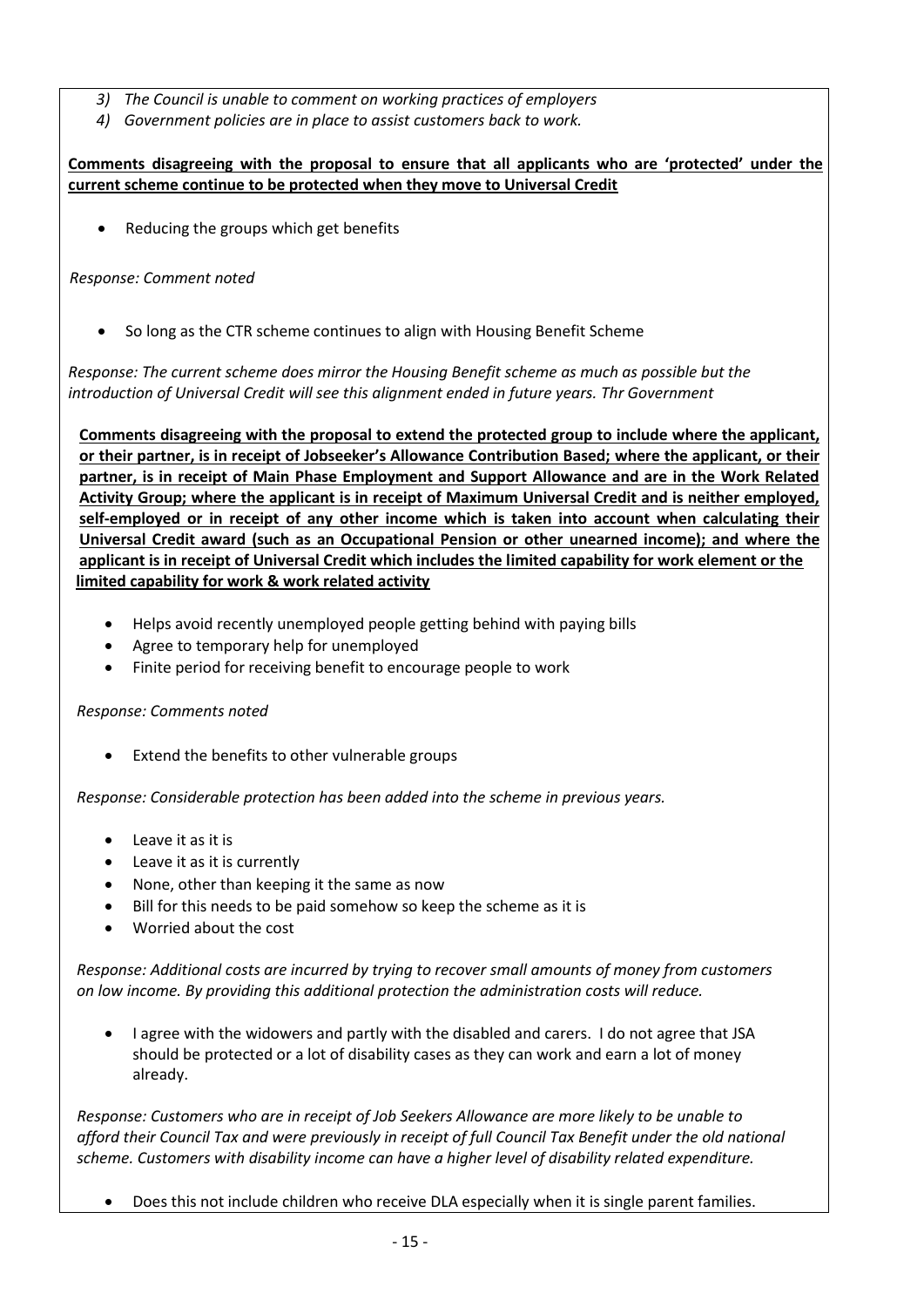*Response: Families with any disability component in their income , including children, are already protected*

#### **Other Comments**

- Would like council to give cleaning streets a higher priority
- Extend hours in which people can contact council with council tax queries , as 3-5pm is inadequate
- Consider lower business rates to keep shops and businesses in the town centre
- Not happy with charge for green bins
- If there is money to play with then fund more police
- Would like to see help for FIN , the families in need group ehich us charity funded

*Response: Comments noted but they are not directly related to the Council Tax Reduction Scheme*

- Consider full 100% reductions for specific groups
- Reduce the availability of protection and reduction from council tax
- Happy as long as it is a means-tested scheme

*Response: The Council Tax Benefit scheme allowed fully funded means tested assessments enabling 100% protection for low income groups. However, the reduction in Government funding that accompanied the transfer of Council Tax Reduction schemes to Local Authorities has not enabled 100% reductions to be applied. Council Tax Reduction continues to be a means tested benefit with some additional protection for low income and vulnerable groups.*

## **2020/21 Scheme**

No changes to scheme therefore no consultation required.

20. If you have not been able to carry out any consultation, please indicate below how you intend to test out your findings and recommended actions.

N/A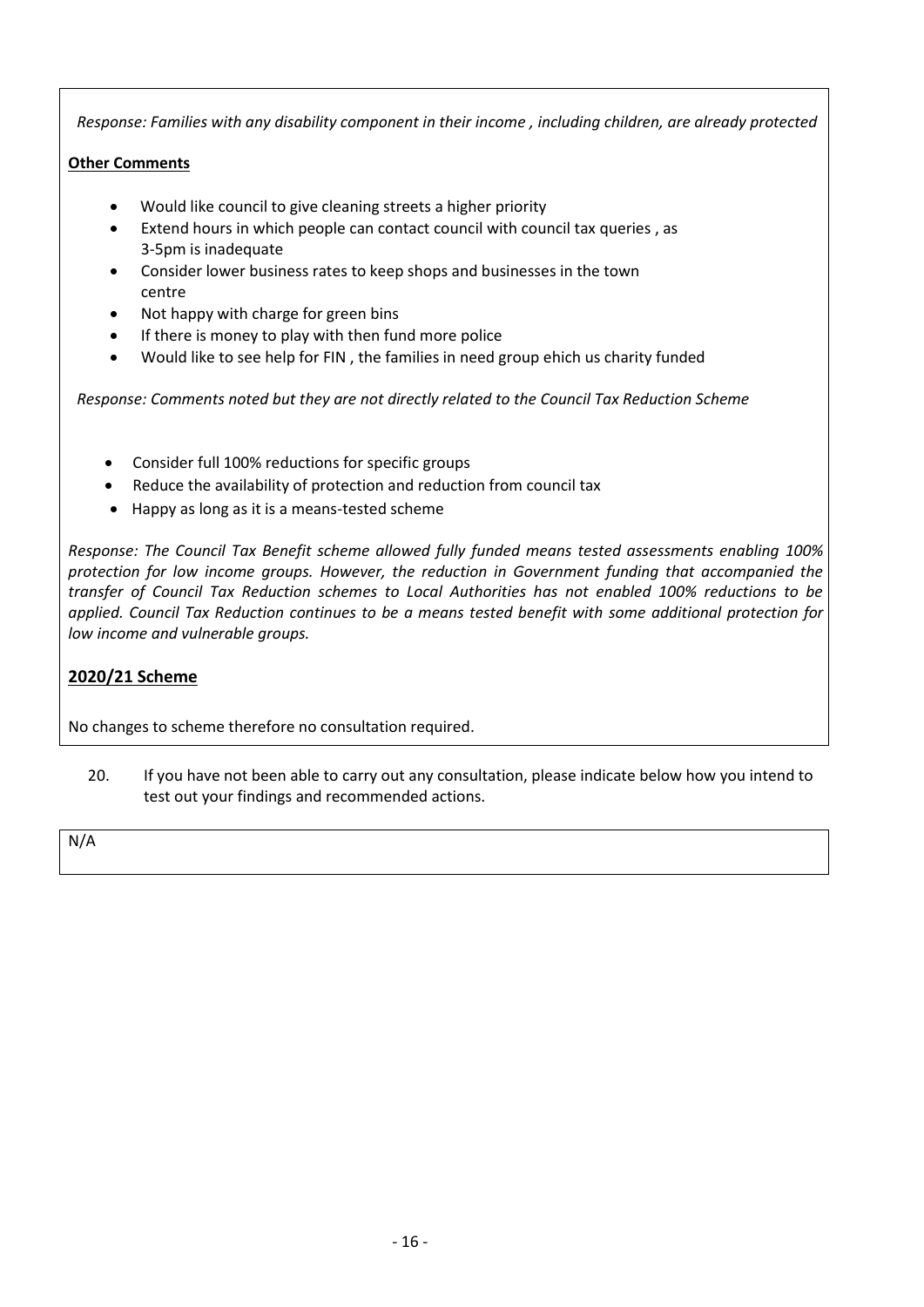## **STEP 6 - ACTION PLANNING**

Please outline your proposed action plan below.

## **2020/21**

| Issues/adverse<br>impact identified | Proposed action/<br>objectives to deal<br>with adverse impact | Targets/Measure                                                                                                                | <b>Timeframe</b> | <b>Responsibility</b>   | <b>Indicate whether</b><br>agreed |
|-------------------------------------|---------------------------------------------------------------|--------------------------------------------------------------------------------------------------------------------------------|------------------|-------------------------|-----------------------------------|
| Customers may                       | <b>Review Discretionary</b>                                   | 1. Ensure the Council's hardship scheme is still                                                                               |                  | <b>Benefits Service</b> | Agreed                            |
| end up suffering                    | <b>Discount Guidance</b>                                      | available                                                                                                                      | <b>Jan 20</b>    | Discretionary           |                                   |
| severe financial                    | for staff and provide                                         | 2. Review criteria to apply to the fund for Owner                                                                              |                  | Team                    |                                   |
| hardship                            | training to staff to                                          | <b>Occupiers</b>                                                                                                               | <b>Jan 20</b>    | Advice team             |                                   |
|                                     | identify cases where<br>there is an issue                     | 3. Review criteria to apply to the fund for tenants<br>4. Ensure debt advice and benefit maximisation                          | Jan 20           |                         |                                   |
|                                     |                                                               | assistance is available<br>5. Review and possibly reduce recovery of other<br>Council bills e.g. Sundry Debts, Housing Benefit | Apr 20 - Mar 21  |                         |                                   |
|                                     |                                                               | overpayment                                                                                                                    | Apr 20 - Mar 21  |                         |                                   |
|                                     |                                                               | 6. Ensure a DHP award cannot be made                                                                                           | Apr 20 - Mar 21  |                         |                                   |
|                                     |                                                               | 7. Ensure all available help from Housing team has                                                                             |                  |                         |                                   |
|                                     |                                                               | been explored                                                                                                                  | Apr 20 - Mar 21  |                         |                                   |
| Monitor                             | If this client group is                                       | 1. Review Equality Analysis in light of any legislation                                                                        | Apr 20 - Mar 21  | <b>Benefits Service</b> | Agreed                            |
| legislation                         | no longer impacted                                            | changes                                                                                                                        |                  |                         |                                   |
| progress in case                    | by the changes the                                            |                                                                                                                                |                  |                         |                                   |
| there are changes                   | EA will need to be                                            |                                                                                                                                |                  |                         |                                   |
| to the proposed<br>amendments to    | revisited                                                     |                                                                                                                                |                  |                         |                                   |
| Housing Benefit, in                 |                                                               |                                                                                                                                |                  |                         |                                   |
| which case                          |                                                               |                                                                                                                                |                  |                         |                                   |
| alignment to HB                     |                                                               |                                                                                                                                |                  |                         |                                   |
| rules may not                       |                                                               |                                                                                                                                |                  |                         |                                   |
| apply                               |                                                               |                                                                                                                                |                  |                         |                                   |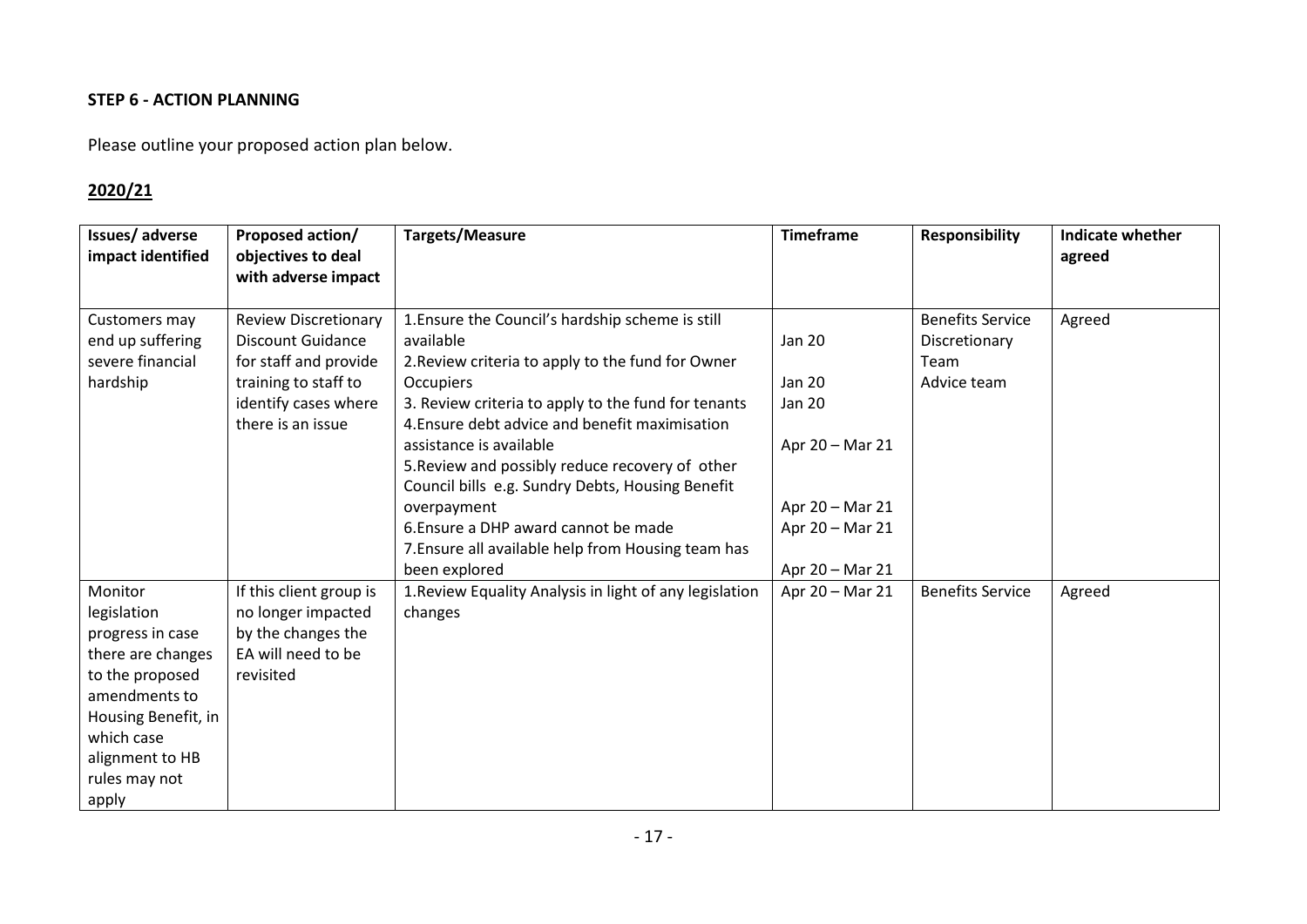| Issues/adverse<br>impact identified | Proposed action/<br>objectives to deal<br>with adverse impact                                                                                                                                            | Targets/Measure                                                                                                                                                                                                                                                                                                                                                                                                                                                                  | <b>Timeframe</b>       | <b>Responsibility</b>   | <b>Indicate whether</b><br>agreed |
|-------------------------------------|----------------------------------------------------------------------------------------------------------------------------------------------------------------------------------------------------------|----------------------------------------------------------------------------------------------------------------------------------------------------------------------------------------------------------------------------------------------------------------------------------------------------------------------------------------------------------------------------------------------------------------------------------------------------------------------------------|------------------------|-------------------------|-----------------------------------|
| Take Up Campaign                    | There will be a<br>number of customers<br>who are not claiming<br>the other Benefits<br>they should be doing<br>therefore a take-up<br>campaign is<br>proposed to help<br>them increase their<br>income. | 1. All frontline staff are aware of the potential that<br>customers are not claiming all the benefits they are<br>entitled to and where to signpost customers to.<br>2. The Advice Team maximise the take up of<br>Council Tax reduction when the see a client<br>3. Increased take up of Council Tax Reduction by<br>Universal Credit customers by proactively working<br>with other agencies and groups e.g. Job Centre<br>Plus to ensure take up of all benefits is maximised | Jan 2020 - Mar<br>2021 | <b>Benefits Service</b> | Agreed                            |